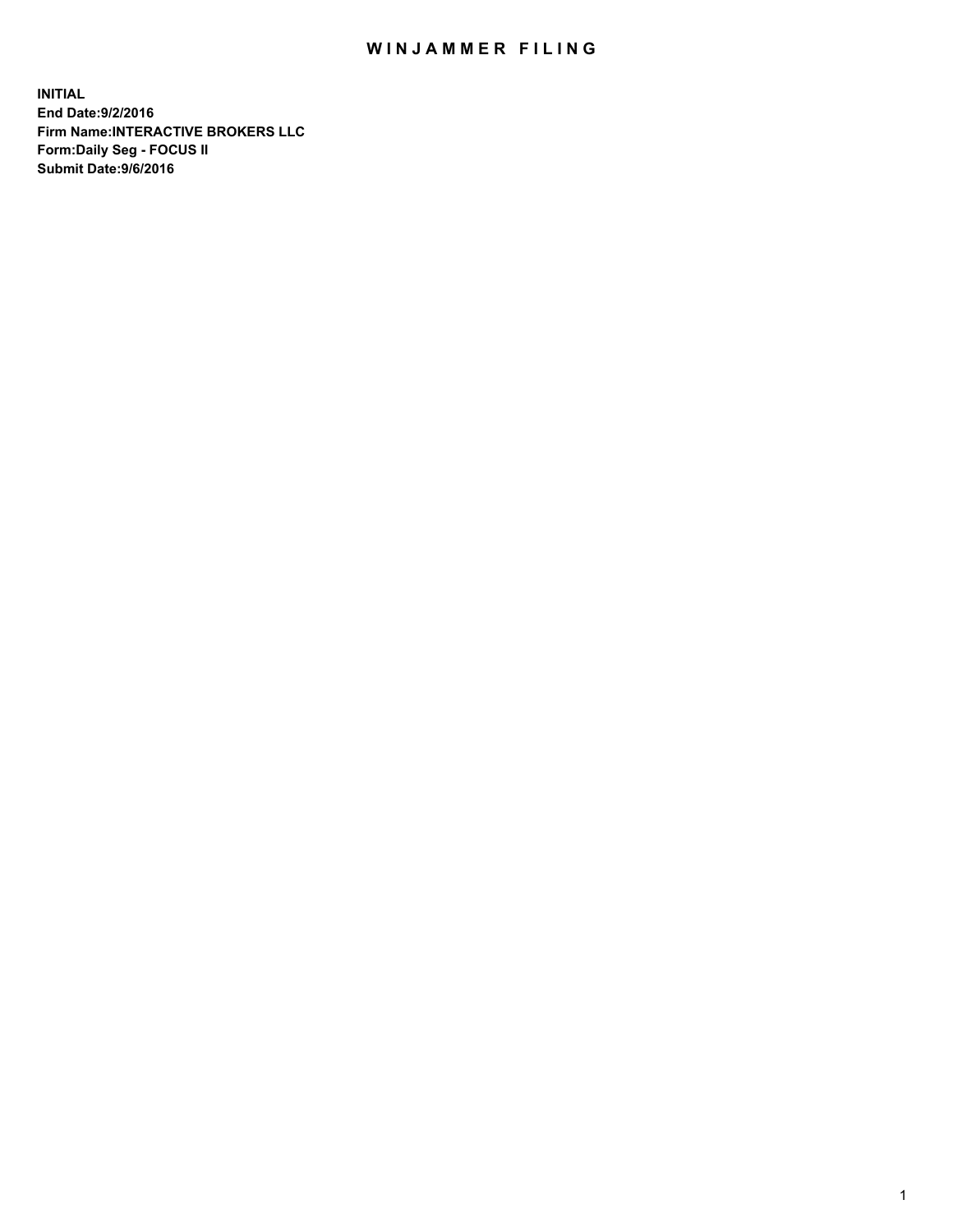## **INITIAL End Date:9/2/2016 Firm Name:INTERACTIVE BROKERS LLC Form:Daily Seg - FOCUS II Submit Date:9/6/2016 Daily Segregation - Cover Page**

| Name of Company<br><b>Contact Name</b><br><b>Contact Phone Number</b><br><b>Contact Email Address</b>                                                                                                                                                                                                                          | <b>INTERACTIVE BROKERS LLC</b><br>James Menicucci<br>203-618-8085<br>jmenicucci@interactivebrokers.c<br>om |
|--------------------------------------------------------------------------------------------------------------------------------------------------------------------------------------------------------------------------------------------------------------------------------------------------------------------------------|------------------------------------------------------------------------------------------------------------|
| FCM's Customer Segregated Funds Residual Interest Target (choose one):<br>a. Minimum dollar amount: ; or<br>b. Minimum percentage of customer segregated funds required:%; or<br>c. Dollar amount range between: and; or<br>d. Percentage range of customer segregated funds required between:% and%.                          | $\overline{\mathbf{0}}$<br>$\overline{\mathbf{0}}$<br>155,000,000 245,000,000<br>00                        |
| FCM's Customer Secured Amount Funds Residual Interest Target (choose one):<br>a. Minimum dollar amount: ; or<br>b. Minimum percentage of customer secured funds required:%; or<br>c. Dollar amount range between: and; or<br>d. Percentage range of customer secured funds required between: % and %.                          | $\overline{\mathbf{0}}$<br>0<br>80,000,000 120,000,000<br>00                                               |
| FCM's Cleared Swaps Customer Collateral Residual Interest Target (choose one):<br>a. Minimum dollar amount: ; or<br>b. Minimum percentage of cleared swaps customer collateral required:% ; or<br>c. Dollar amount range between: and; or<br>d. Percentage range of cleared swaps customer collateral required between:% and%. | $\overline{\mathbf{0}}$<br>$\underline{\mathbf{0}}$<br>0 <sub>0</sub><br>0 <sub>0</sub>                    |

Attach supporting documents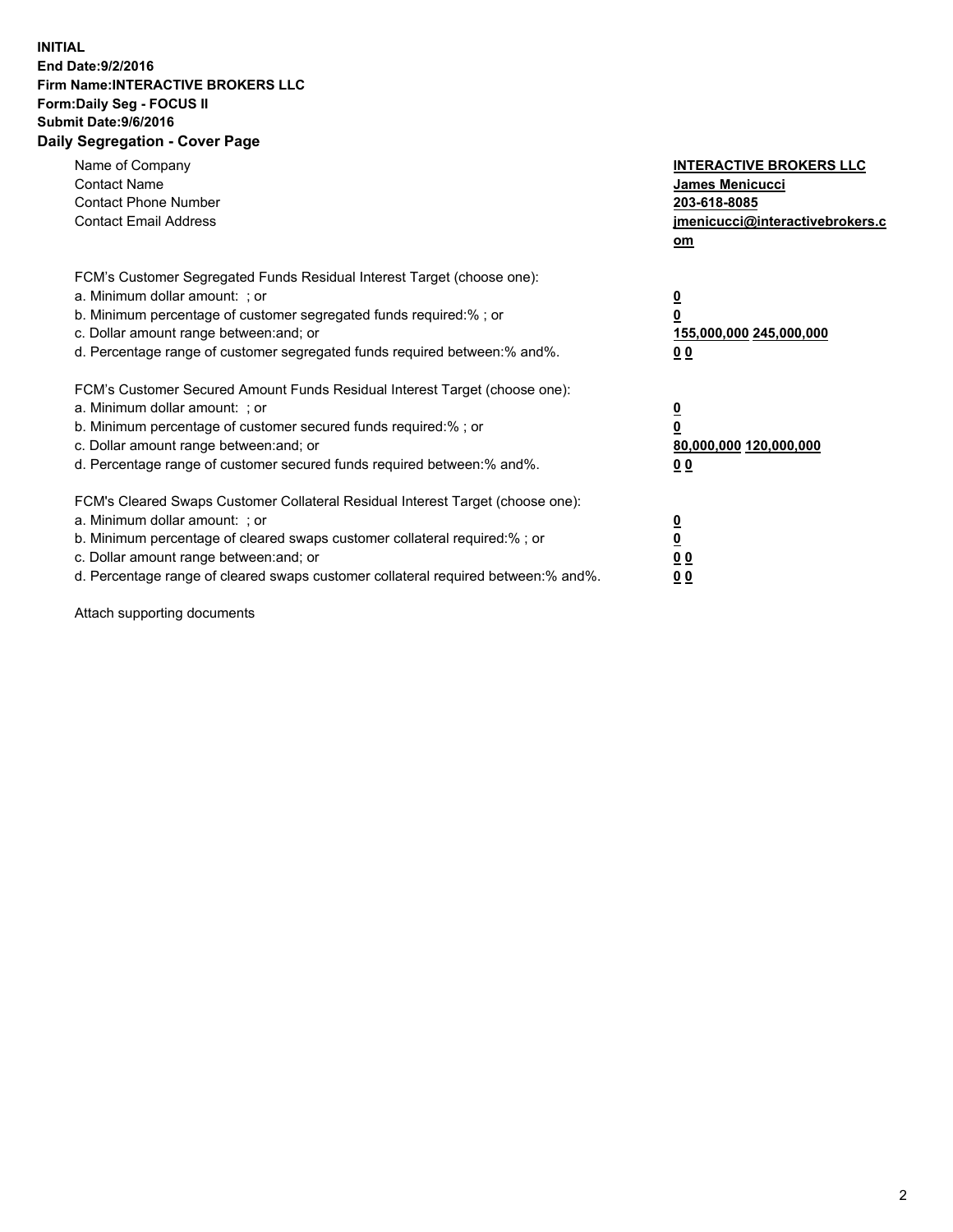## **INITIAL End Date:9/2/2016 Firm Name:INTERACTIVE BROKERS LLC Form:Daily Seg - FOCUS II Submit Date:9/6/2016 Daily Segregation - Secured Amounts**

|          | Foreign Futures and Foreign Options Secured Amounts                                         |                                  |
|----------|---------------------------------------------------------------------------------------------|----------------------------------|
|          | Amount required to be set aside pursuant to law, rule or regulation of a foreign            | $0$ [7305]                       |
|          | government or a rule of a self-regulatory organization authorized thereunder                |                                  |
| 1.       | Net ledger balance - Foreign Futures and Foreign Option Trading - All Customers             |                                  |
|          | A. Cash                                                                                     | 362,818,267 [7315]               |
|          | B. Securities (at market)                                                                   | $0$ [7317]                       |
| 2.       | Net unrealized profit (loss) in open futures contracts traded on a foreign board of trade   | 14,177,383 [7325]                |
| 3.       | Exchange traded options                                                                     |                                  |
|          | a. Market value of open option contracts purchased on a foreign board of trade              | 328,437 [7335]                   |
|          | b. Market value of open contracts granted (sold) on a foreign board of trade                | -46,904 [7337]                   |
| 4.       | Net equity (deficit) (add lines 1.2. and 3.)                                                | 377,277,183 [7345]               |
| 5.       | Account liquidating to a deficit and account with a debit balances - gross amount           | 501,624 [7351]                   |
|          | Less: amount offset by customer owned securities                                            | 0 [7352] 501,624 [7354]          |
| 6.       | Amount required to be set aside as the secured amount - Net Liquidating Equity              | 377,778,807 [7355]               |
|          | Method (add lines 4 and 5)                                                                  |                                  |
| 7.       | Greater of amount required to be set aside pursuant to foreign jurisdiction (above) or line | 377,778,807 [7360]               |
|          | 6.                                                                                          |                                  |
|          | FUNDS DEPOSITED IN SEPARATE REGULATION 30.7 ACCOUNTS                                        |                                  |
| 1.       | Cash in banks                                                                               |                                  |
|          | A. Banks located in the United States                                                       | 7,000,000 [7500]                 |
|          | B. Other banks qualified under Regulation 30.7                                              | 0 [7520] 7,000,000 [7530]        |
| 2.       | Securities                                                                                  |                                  |
|          | A. In safekeeping with banks located in the United States                                   | 413,785,220 [7540]               |
|          | B. In safekeeping with other banks qualified under Regulation 30.7                          | 0 [7560] 413,785,220 [7570]      |
| 3.       | Equities with registered futures commission merchants                                       |                                  |
|          | A. Cash                                                                                     | $0$ [7580]                       |
|          | <b>B.</b> Securities                                                                        | $0$ [7590]                       |
|          | C. Unrealized gain (loss) on open futures contracts                                         | $0$ [7600]                       |
|          | D. Value of long option contracts                                                           | $0$ [7610]                       |
|          | E. Value of short option contracts                                                          | 0 [7615] 0 [7620]                |
| 4.       | Amounts held by clearing organizations of foreign boards of trade                           |                                  |
|          | A. Cash                                                                                     | $0$ [7640]                       |
|          | <b>B.</b> Securities                                                                        | $0$ [7650]                       |
|          | C. Amount due to (from) clearing organization - daily variation                             | $0$ [7660]                       |
|          | D. Value of long option contracts                                                           | $0$ [7670]                       |
|          | E. Value of short option contracts                                                          | 0 [7675] 0 [7680]                |
| 5.       | Amounts held by members of foreign boards of trade                                          |                                  |
|          | A. Cash                                                                                     | 77,272,895 [7700]                |
|          | <b>B.</b> Securities                                                                        | 3,015,712 [7710]                 |
|          | C. Unrealized gain (loss) on open futures contracts                                         | $0$ [7720]                       |
|          | D. Value of long option contracts                                                           | 328,427 [7730]                   |
|          | E. Value of short option contracts                                                          | -46,903 [7735] 80,570,131 [7740] |
| 6.<br>7. | Amounts with other depositories designated by a foreign board of trade                      | $0$ [7760]                       |
| 8.       | Segregated funds on hand<br>Total funds in separate section 30.7 accounts                   | $0$ [7765]                       |
| 9.       | Excess (deficiency) Set Aside for Secured Amount (subtract line 7 Secured Statement         | 501,355,351 [7770]               |
|          | Page 1 from Line 8)                                                                         | 123,576,544 [7380]               |
| 10.      | Management Target Amount for Excess funds in separate section 30.7 accounts                 | 80,000,000 [7780]                |
| 11.      | Excess (deficiency) funds in separate 30.7 accounts over (under) Management Target          | 43,576,544 [7785]                |
|          |                                                                                             |                                  |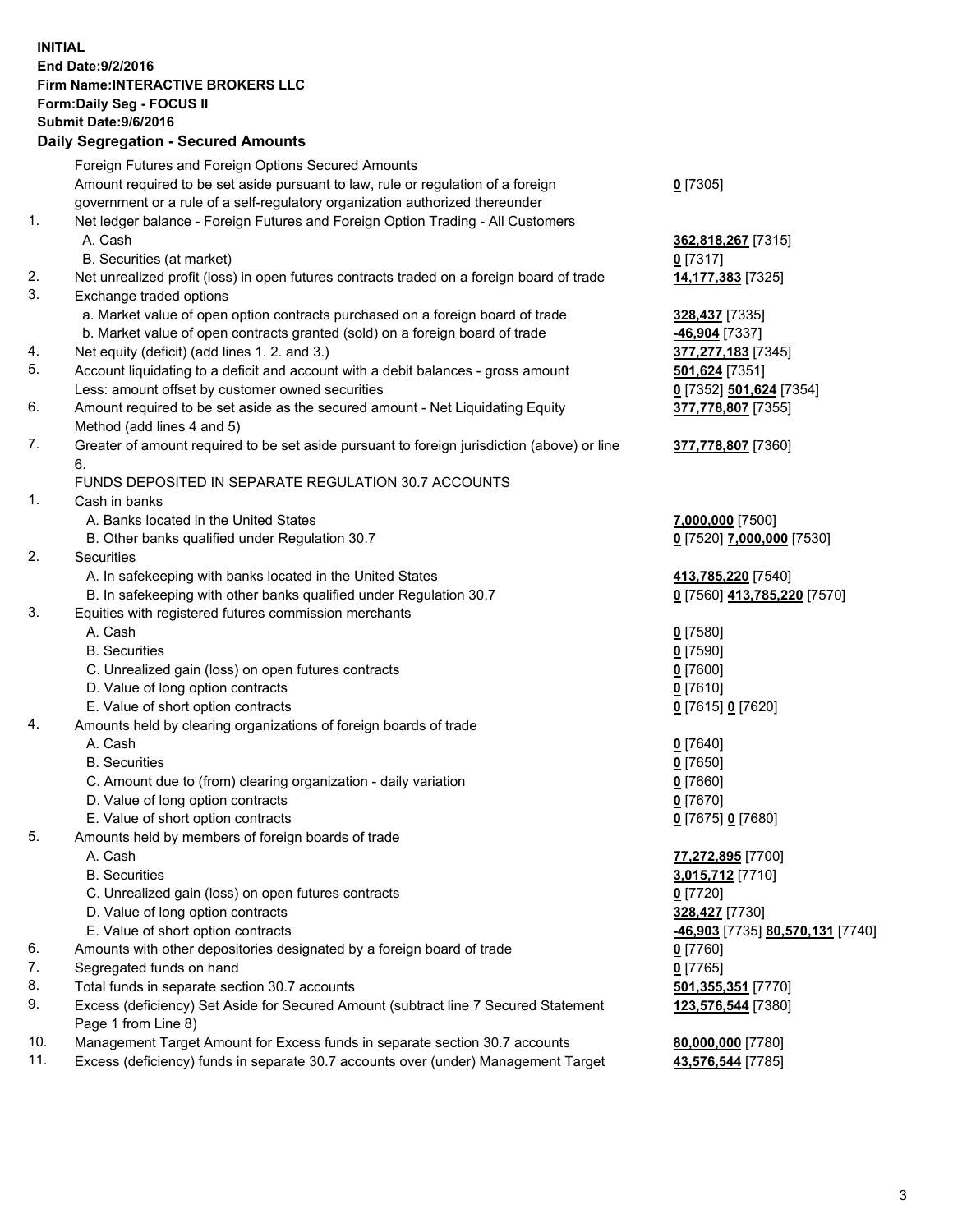**INITIAL End Date:9/2/2016 Firm Name:INTERACTIVE BROKERS LLC Form:Daily Seg - FOCUS II Submit Date:9/6/2016 Daily Segregation - Segregation Statement** SEGREGATION REQUIREMENTS(Section 4d(2) of the CEAct) 1. Net ledger balance A. Cash **3,042,561,929** [7010] B. Securities (at market) **0** [7020] 2. Net unrealized profit (loss) in open futures contracts traded on a contract market **-94,558,892** [7030] 3. Exchange traded options A. Add market value of open option contracts purchased on a contract market **128,849,071** [7032] B. Deduct market value of open option contracts granted (sold) on a contract market **-181,838,153** [7033] 4. Net equity (deficit) (add lines 1, 2 and 3) **2,895,013,955** [7040] 5. Accounts liquidating to a deficit and accounts with debit balances - gross amount **58,057** [7045] Less: amount offset by customer securities **0** [7047] **58,057** [7050] 6. Amount required to be segregated (add lines 4 and 5) **2,895,072,012** [7060] FUNDS IN SEGREGATED ACCOUNTS 7. Deposited in segregated funds bank accounts A. Cash **47,035,583** [7070] B. Securities representing investments of customers' funds (at market) **1,992,699,255** [7080] C. Securities held for particular customers or option customers in lieu of cash (at market) **0** [7090] 8. Margins on deposit with derivatives clearing organizations of contract markets A. Cash **30,231,234** [7100] B. Securities representing investments of customers' funds (at market) **1,099,861,162** [7110] C. Securities held for particular customers or option customers in lieu of cash (at market) **0** [7120] 9. Net settlement from (to) derivatives clearing organizations of contract markets **4,609,962** [7130] 10. Exchange traded options A. Value of open long option contracts **128,849,091** [7132] B. Value of open short option contracts **-181,838,198** [7133] 11. Net equities with other FCMs A. Net liquidating equity **0** [7140] B. Securities representing investments of customers' funds (at market) **0** [7160] C. Securities held for particular customers or option customers in lieu of cash (at market) **0** [7170] 12. Segregated funds on hand **0** [7150] 13. Total amount in segregation (add lines 7 through 12) **3,121,448,089** [7180] 14. Excess (deficiency) funds in segregation (subtract line 6 from line 13) **226,376,077** [7190] 15. Management Target Amount for Excess funds in segregation **155,000,000** [7194] 16. Excess (deficiency) funds in segregation over (under) Management Target Amount **71,376,077** [7198]

Excess